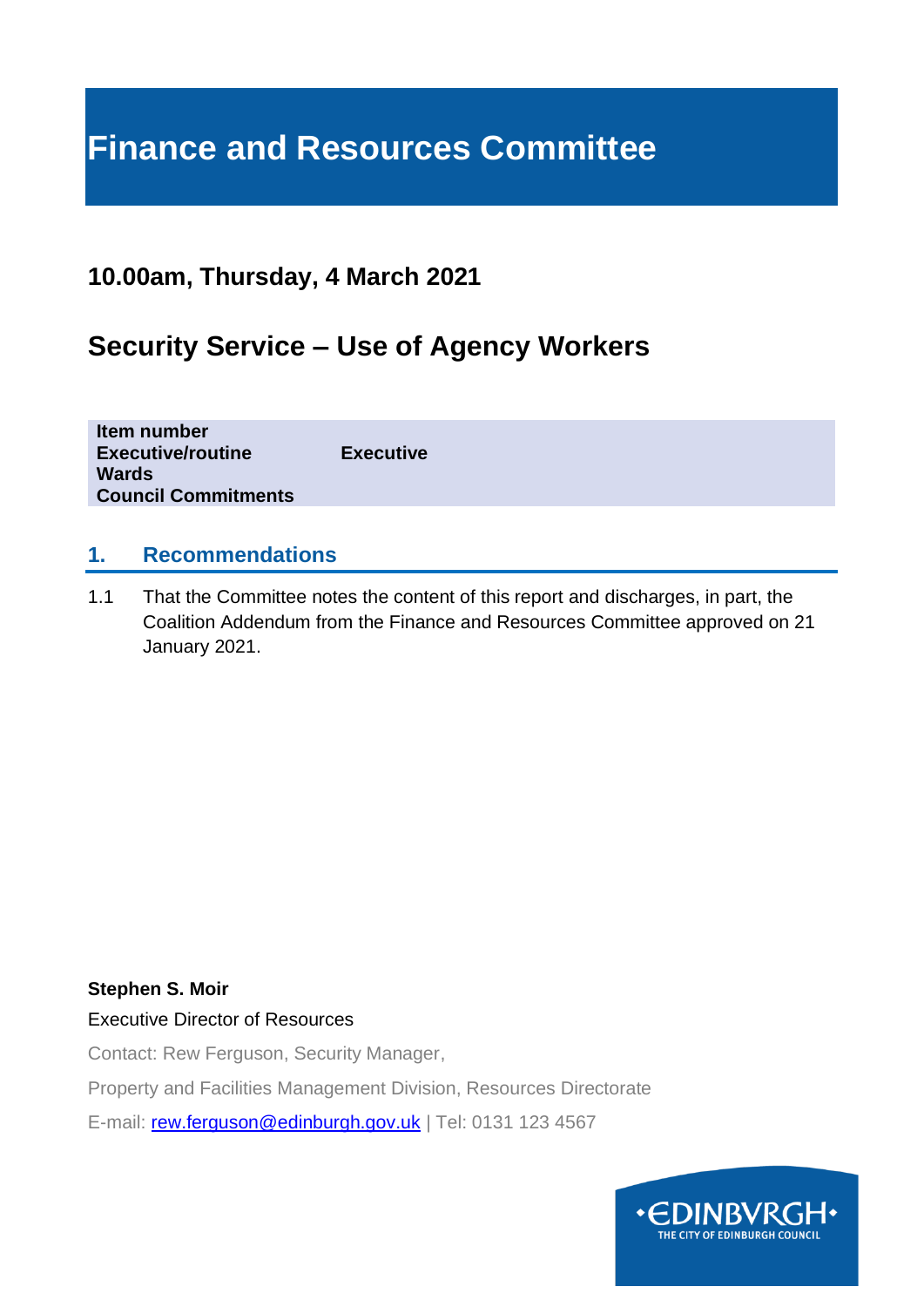**Report**

# **Security Service – Use of Agency Workers**

### **2. Executive Summary**

- 2.1 The purpose of this report is to address the specific request from the Committee to provide an update on the Council's Security Team and the use of agency workers by this team.
- 2.2 The Committee is advised that there are no agency workers used within the Council's security team within Property and Facilities Management. The current operating model comprises a Council employed core team which is supplemented, when necessary, by a Security Services Contract to G4S, as approved by the Policy and Sustainability Committee on 25 June 2020.

#### **3. Background**

- 3.1 On 21 January 2021, the Finance and Resources Committee approved a report on the Award of a Contract for the Provision of Temporary Agency Staff, Permanent, Fixed-Term Contract and Short-Term Supply Resources. A Coalition Addendum was approved that, amongst other things, requested a report from the Executive Director of Resources, in two cycles, providing an update on the Council's security team and the use of agency workers in this area".
- 3.2 The purpose of this report is to address the above part of the Addendum.

#### **4. Main report**

- 4.1 There is no use of agency workers in the Council's Security Team. The operating model has been a hybrid between a Council employed core service and the utilisation of a procured Security Contract.
- 4.2 An organisational review of the Security Team was last completed in 2017 as below: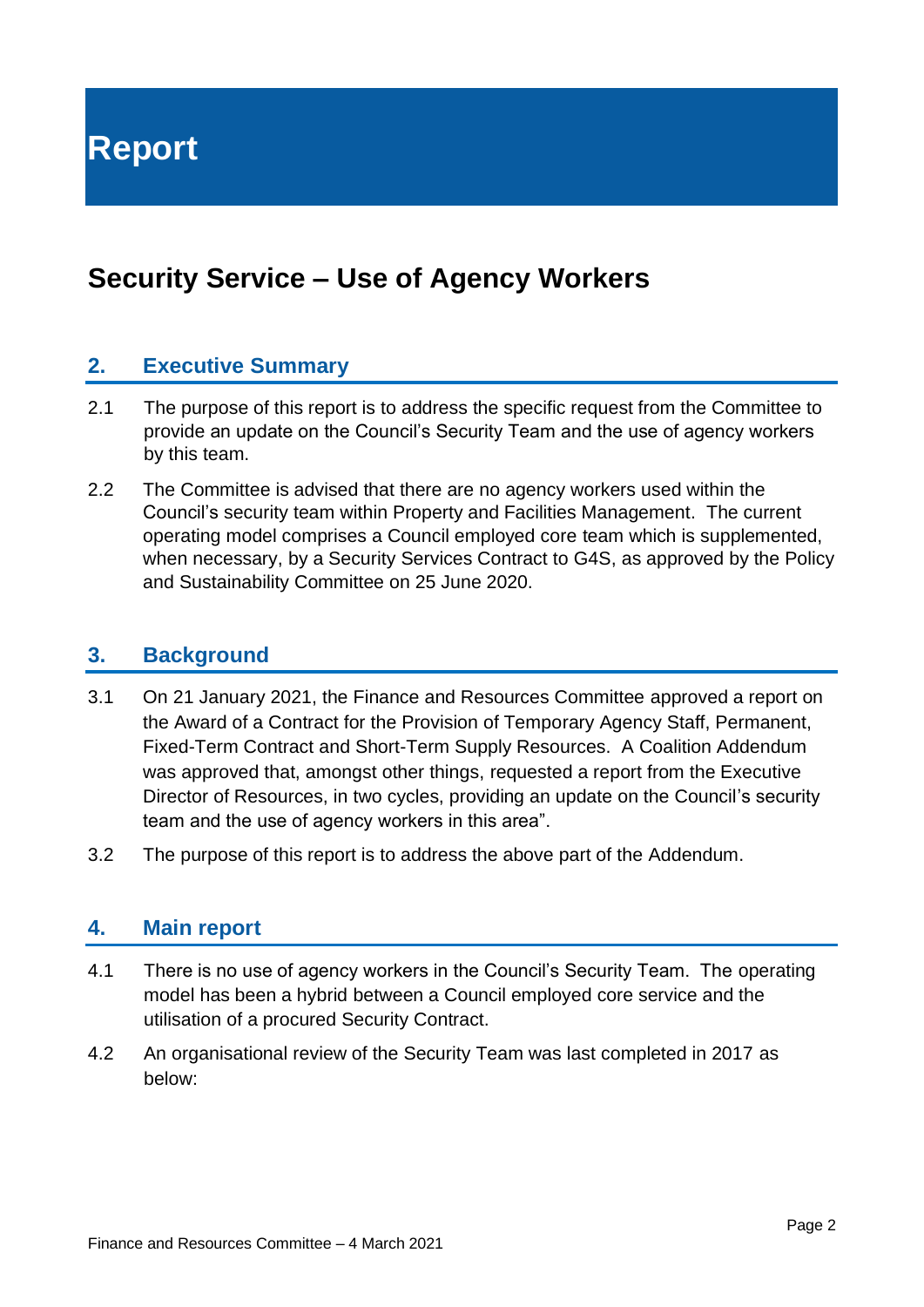| <b>Current Posts in</b><br><b>Scope</b>                                        | <b>Current</b><br>FTE in<br>scope | <b>Proposed Post</b>    | <b>Proposed</b><br>Grade | <b>Proposed</b><br><b>FTE</b> |
|--------------------------------------------------------------------------------|-----------------------------------|-------------------------|--------------------------|-------------------------------|
| <b>Technical</b><br><b>Security Manager</b>                                    | $\mathbf{1}$                      | <b>Security Manager</b> | Gr9                      |                               |
| <b>Security Services</b><br>Supervisors<br><b>Technical Support</b><br>Officer | 2<br>1                            | Security Team<br>Leader | Gr <sub>5</sub>          | 4                             |
| <b>Security Officers</b>                                                       | 19                                | <b>Security Officer</b> | Gr <sub>3</sub>          | 25                            |
| <b>Total</b>                                                                   | 23                                |                         |                          | 30                            |

- 4.3 Since that time, as with any service area, vacancies levels have fluctuated. There are currently seven vacancies within the service area, principally due to retirements and resignations, covering two-day shift and five night-time posts. These posts are not being recruited to at present due to the ongoing financial pressures from the price increases in the retendered security contract, as outlined in the remainder of the report. Committee is further advised that when unplanned abstractions occur, such as absence due to ill-health, overtime/additional hours are offered to the members of the employed Council team.
- 4.4 Up until 1 October 2020, Allander Security were the Council's framework provider of security services. The contract was retendered and awarded to G4S, as approved by the Policy and Sustainability Committee on 25 June 2020.
- 4.5 The new contract resulted in a price increase from the contract start date of 1 October 2020, with a further price increase due (as per the contract) on 1 April 2021.
- 4.6 On a like for like basis, comparing the cost of the Allander contract with G4S, from the outset of the contract, has created an unbudgeted pressure for FY 2020-21 of £107,760, which will increase to £128,678 for FY 2021-22. To mitigate this pressure the service has had to freeze recruitment and use any in year savings from this to balance the budget.
- 4.7 Again, on a like for like basis, to recruit the vacant posts would increase the annual pressure to £180,692 per annum, which is not sustainable.
- 4.8 In response to the above, and in the absence of additional funding, the service is currently reviewing which elements of security service can be reduced to bring the annual budget into full alignment and enable recruitment to the vacant posts.